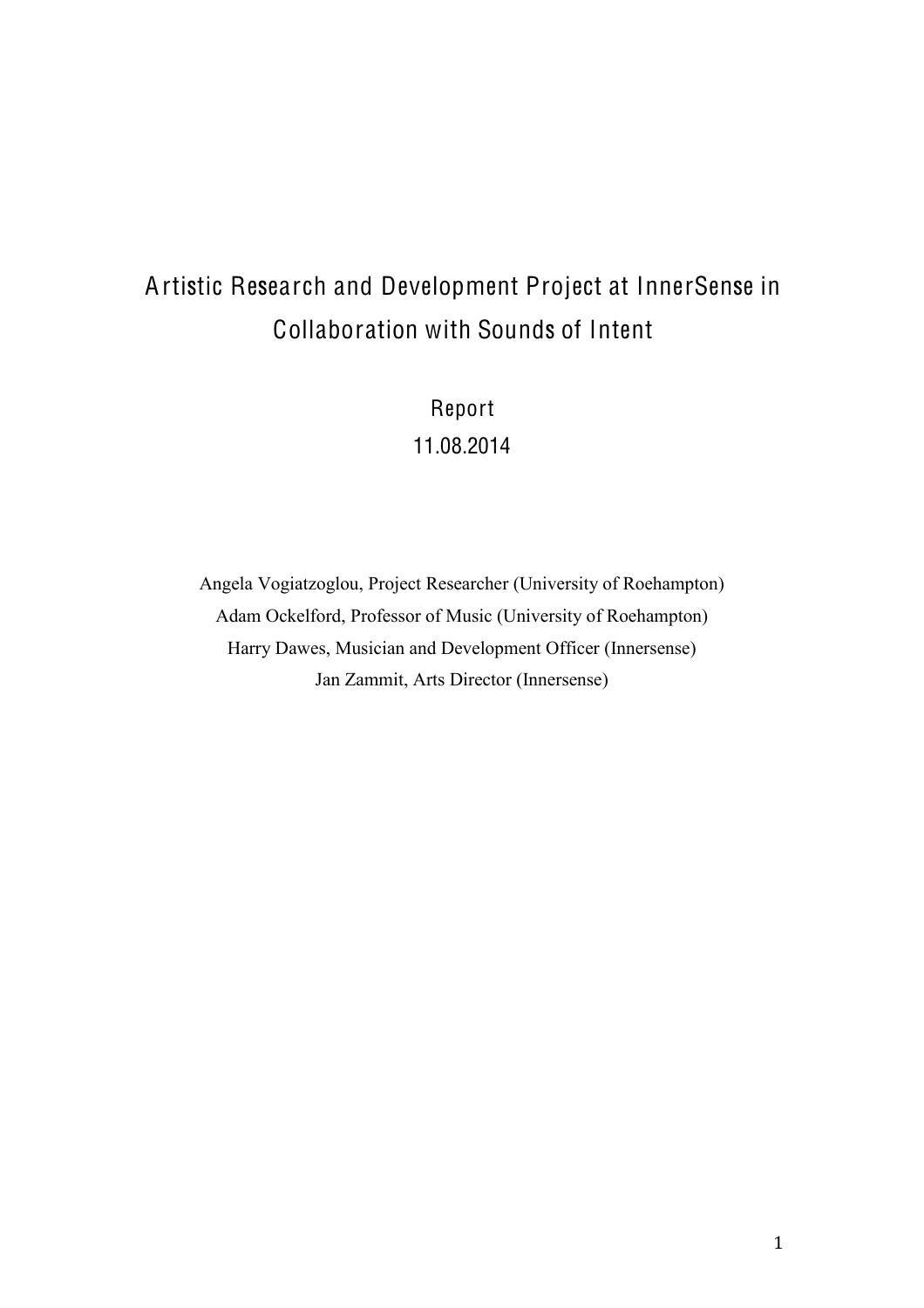#### Introduction

The following is a final report of a six-month collaboration between InnerSense and the Sound<sup>s</sup> <sup>o</sup>f Inten<sup>t</sup> project based at the University of Roehampton. Three aims of the project were to:

- 1. Evaluate and inform practice of multisensory theatre workshops for people with learning difficulties
- 2. Assess the impact of the work on participants
- 3. Review and develop the multisensory component of the Sound<sup>s</sup> <sup>o</sup>f Inten<sup>t</sup> framework of musical development

#### Background

#### InnerSense

InnerSense is an arts charity providing multisensory, cross-arts workshops for children and adults with Profound and Multiple Learning Difficulties (PMLD), Severe Learning Difficulties (SLD) and autism. Since 2006 the organisation has developed a rolling programme of workshops, transforming a bespoke performance studio into a new theatrical environment each week of term, filled with different props, instruments, costumes, characters and sets. Within these environments immersive theatre is created with around 100 disabled participants aged between 5–70 and their carers every week.

#### Sounds of Intent

Sounds of Intent is a project that began in 2001, and aims to promote musical engagement in and musical activities for children and young people with learning difficulties. At its core is a framework of musical development based on extensive research (Ockelford, 2000; Ockelford, Welch, Zimmerman & Himonides, 2005; Ockelford, 2008; Welch, Ockelford, Carter, Zimmerman & Himonides, 2009; Vogiatzoglou, Ockelford, Welch & Himonides, 2011). The framework forms part of freely available website used by practitioners to assess musical development and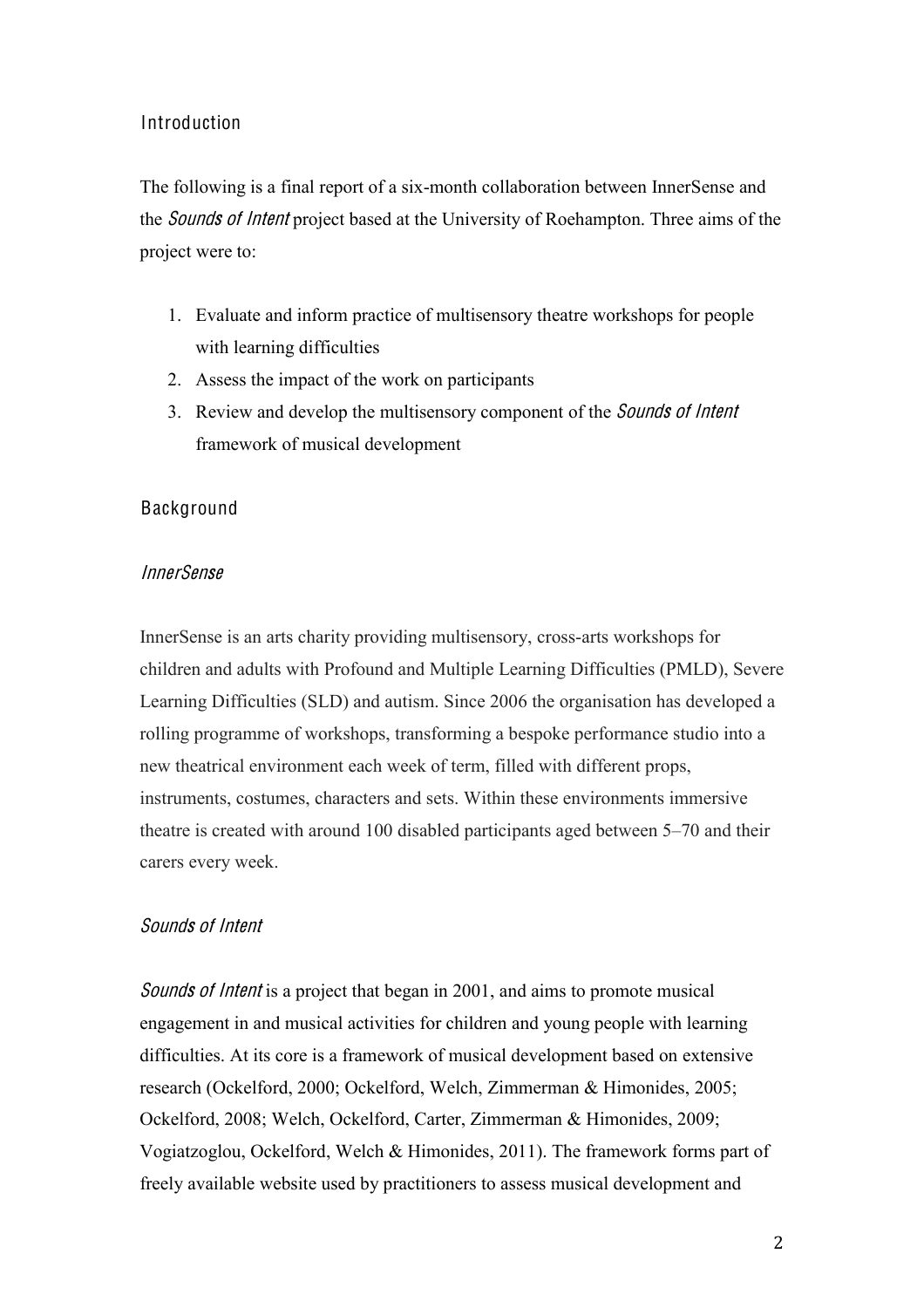contains downloadable resources to promote musical engagement. In the period from February 2012 to July 2014, the *Sounds of Intent* website had over 3,000,000 unique hits, with almost 500,000 downloads of material and is being used in around 20% of special schools for children with learning difficulties in England. At the time of writing, there are 467 registered practitioners, 142 active schools and 92 freelance practitioners (i.e. recording session data). One thousand nine hundred and ninety individual pupils have been assessed thus far, and 4,954 session forms have been completed.

The *Sounds of Intent* framework of musical development covers a wide range of musical abilities from those who may show limited or seemingly no engagement, to those who demonstrate exceptional musical abilities. The framework spans six levels of musical development, which correspond to core perceptual and cognitive abilities within each of three domains (Table 1). These domains are labelled 'reactive' (how one responds to sound and music), 'proactive' (how one creates sound and music on his/her own) and 'interactive' (how one creates sound and music in the context of others). See Figure 1.

| Level        | <b>Description</b>                    | Acronym                                                                                                                                         | Core perceptual / cognitive ability                                                                                                                                                 |  |  |
|--------------|---------------------------------------|-------------------------------------------------------------------------------------------------------------------------------------------------|-------------------------------------------------------------------------------------------------------------------------------------------------------------------------------------|--|--|
| $\mathbf{1}$ | Confusion and Chaos                   | C                                                                                                                                               | None: no awareness of sound as a perceptual entity                                                                                                                                  |  |  |
| 2            | Awareness and Intentionality          |                                                                                                                                                 | An emerging awareness of sound as a perceptual entity and of the<br>variety that is possible within the domain of sound (in the perceived<br>present)                               |  |  |
| 3            | Relationships, Repetition, Regularity | R                                                                                                                                               | A growing awareness of the possibility and significance of relationships<br>between the basic aspects of sounds – particularly repetition (involving<br>working memory)             |  |  |
| 4            | Notes forming Clusters                | C                                                                                                                                               | An evolving perception of groups of sounds, and the relationships that<br>may exist between them (Gestalt perception, involving long-term<br>veridical memory)                      |  |  |
| 5            | Deeper Structural Links               | A growing recognition of whole pieces, and the frameworks of pitch and<br>L<br>time that lie behind them (involving long-term schematic memory) |                                                                                                                                                                                     |  |  |
| 6            | Mature Artistic Expression            | E                                                                                                                                               | A growing awareness of the culturally determined 'emotional syntax' of<br>performance that articulates the 'narrative metaphor' of pieces<br>(involving long-term schematic memory) |  |  |

Table 1: The six levels of musical development and their corresponding core perceptual/cognitive abilities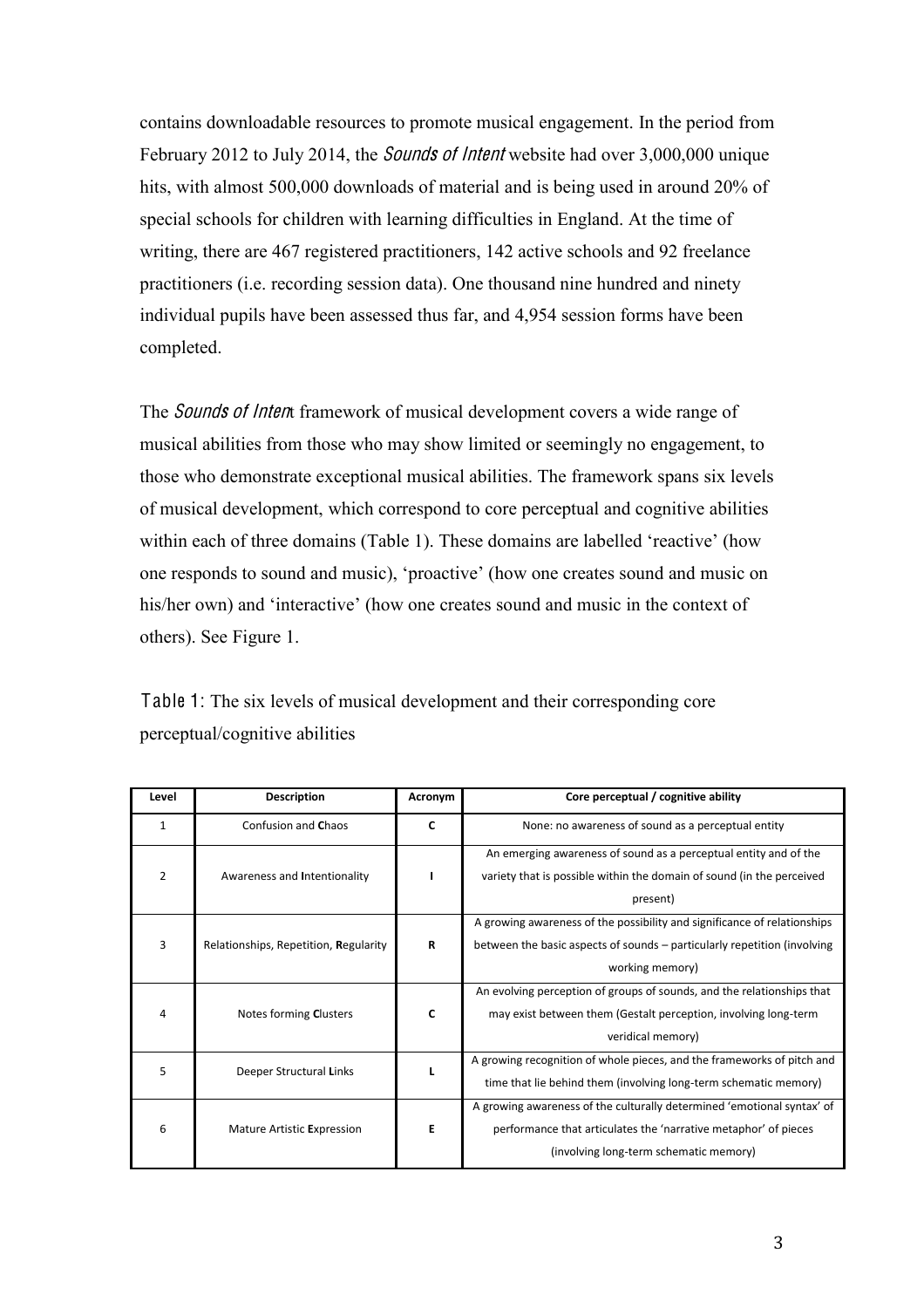

Each of the six levels of the framework contains four descriptors or elements (labelled A, B, C, D) detailing what musical engagement might look like. It is here, within elements D of levels one and two, that the multisensory component of the framework lies.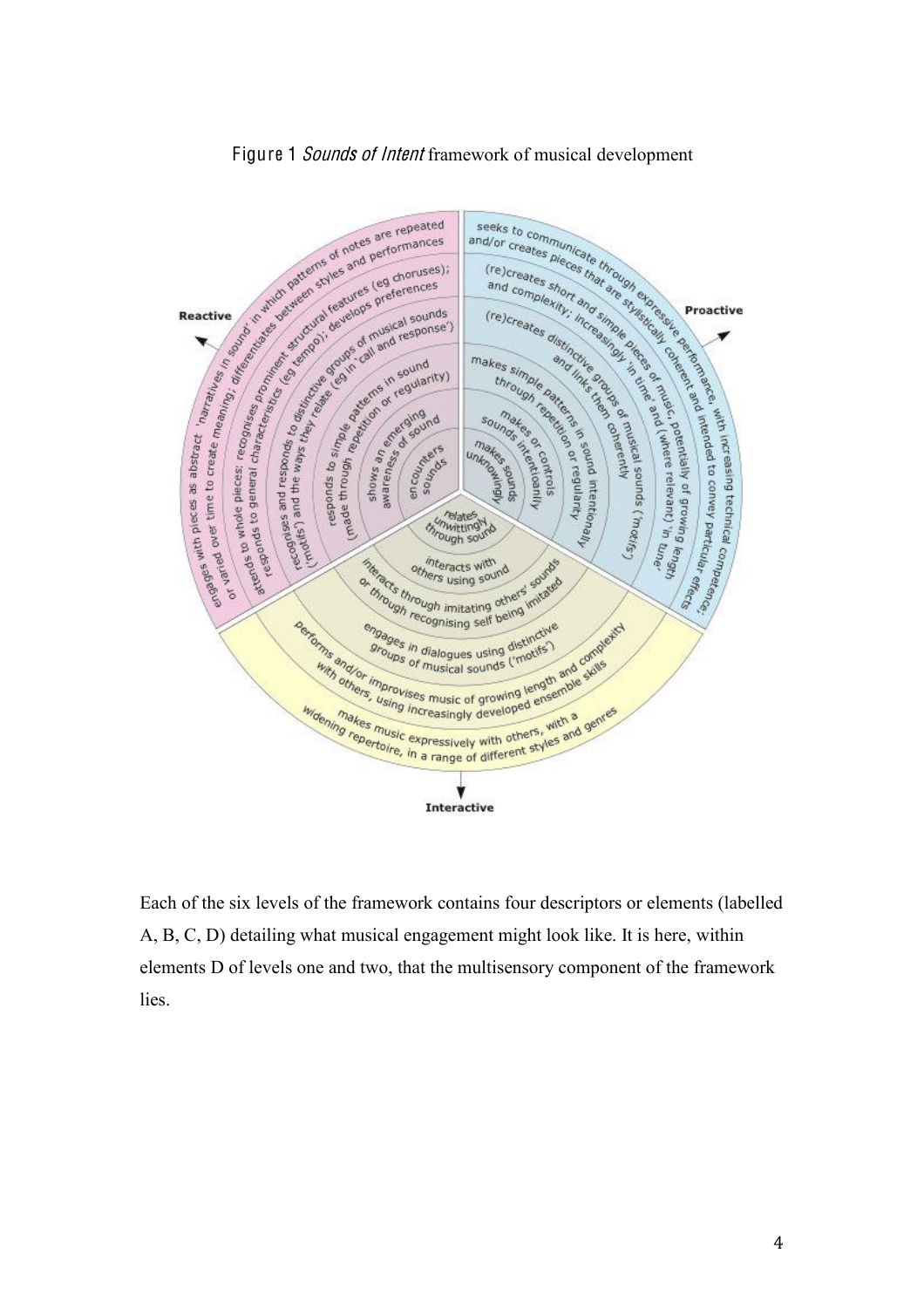Table 2: Elements for Levels 1 and 2 of the framework. Multisensory components are highlighted in elements D.

|                | Level 1                                                                                                     |                                                                                                                                  |                                                                                                                                                   | Level <sub>2</sub>                                                                                                                         |                                                                                                                                     |                                                                                        |  |
|----------------|-------------------------------------------------------------------------------------------------------------|----------------------------------------------------------------------------------------------------------------------------------|---------------------------------------------------------------------------------------------------------------------------------------------------|--------------------------------------------------------------------------------------------------------------------------------------------|-------------------------------------------------------------------------------------------------------------------------------------|----------------------------------------------------------------------------------------|--|
|                | Reactive                                                                                                    | Proactive                                                                                                                        | Interactive                                                                                                                                       | Reactive                                                                                                                                   | Proactive                                                                                                                           | Interactive                                                                            |  |
| A              | Is exposed to a rich<br>variety of sounds                                                                   | The sounds made by<br>life processes are<br>enhanced and/or<br>involuntary<br>movements are used<br>to make or control<br>sounds | Practitioners seek to<br>stimulate inter-action<br>by prompting with<br>sounds and<br>responding<br>empathetically to any<br>sounds that are made | Shows an awareness<br>of sounds - potentially<br>of an increasing<br>variety                                                               | Makes sounds<br>intentionally,<br>potentially through an<br>increasing variety of<br>means and with<br>greater range and<br>control | Sounds made by<br>another stimulate a<br>response in sound                             |  |
| B              | Is exposed to a wide<br>range of music                                                                      | Sounds are made or<br>controlled through co-<br>active movements                                                                 | Co-workers model<br>interaction through<br>sound                                                                                                  | Makes differentiated<br>responses to the<br>qualities' of sounds<br>that differ (e.g.<br>loud/quiet) and/or<br>change (e.g. get<br>louder) | <b>Expresses feelings</b><br>through sound                                                                                          | Sounds are made to<br>stimulate a response in<br>sound by another                      |  |
| $\overline{C}$ | Is exposed to music in<br>different contexts                                                                | Activities to promote<br>sound production<br>and/or control occur in<br>a range of contexts                                      | Activity to promote<br>interaction through<br>sound occurs in a<br>range of contexts                                                              | Responds to musical<br>sounds increasingly<br>independently of<br>context                                                                  | Produces sounds<br>intentionally in a<br>range of contexts                                                                          | Interactions occur<br>increasingly<br>independently of<br>context                      |  |
| D              | Is exposed to music<br>and musical sounds<br>that are<br>systematically linked<br>to other sensory<br>input | Some activities to<br>promote sound<br>production and/or<br>control are<br>multisensory in<br>nature                             | Some activities to<br>promote interaction<br>through sound are<br>multisensory in<br>nature                                                       | Responds to musical<br>sounds responds to<br>musical sounds<br>linked to other<br>sensory input                                            | Produces sounds as<br>part of multisensory<br>activity                                                                              | Interaction through<br>sound involved<br>activity that engages<br>the other senses too |  |

The question arose as to whether these four multisensory components might be expanded. Could a new multisensory framework be devised to assess engagement, not only within the sense of hearing but also within the realms of sight, touch, and movement? InnerSense provide a unique arena for this project as their multisensory theatre workshops culminate in using all the senses within a range of art forms  $-$  for example music, visual art, drama and dance. While being involved in the development of the framework the process has also been used to review and inform the organisation's practice and explore the impact of work on participants.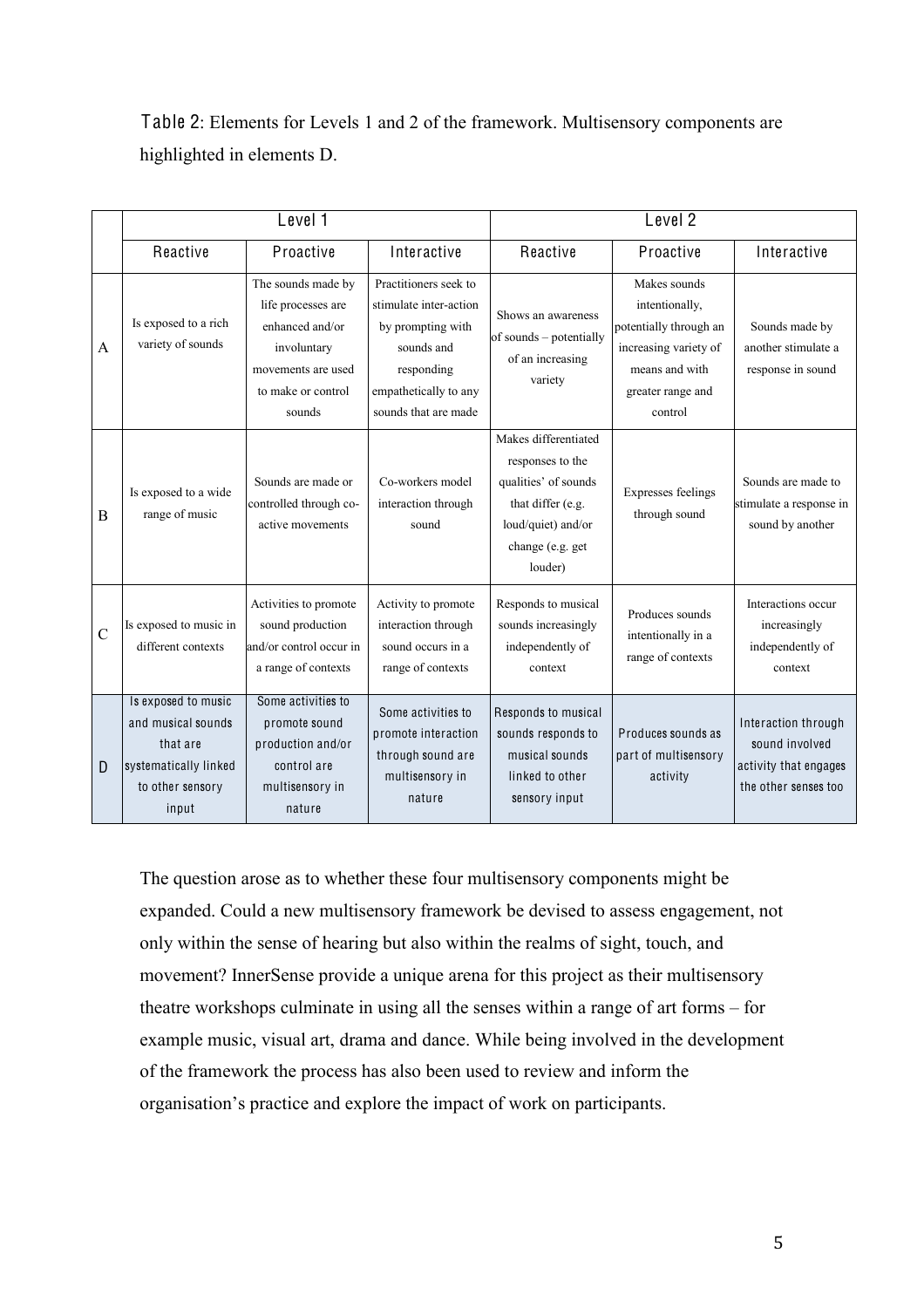#### InnerSense / *Sounds of Intent* Project – first steps

In January 2014 an initial three-week pilot took place. Two workshops per week (one group with children and young people and one with adults) were observed and filmed within the pilot. A meeting was held in which observations were reviewed and analysis and practice were discussed. Results of the meeting were to:

- 1. Focus observations on four participants (two from each group) due to the scope and timeline available.
- 2. Choose participants who fit the profile of levels  $1-3$  (of 6) of the *Sounds of* Inten<sup>t</sup> framework of musical development
- 3. Film weekly sessions over two terms. The video would be analysed to assess responses within the multisensory context.
- 4. Draft a preliminary multisensory version of the *Sounds of Intent* framework to include the senses of hearing, sight, vision and movement.

#### Aim 1: Evaluating and informing practice

The initial meeting mentioned above and a subsequent three further meetings were held in which practitioners reviewed video observations and evaluated practice. Topics discussed included: customising the workshops to the wide range of abilities present within each session, scaffolding development, and suggestions for practice to be trialled.

#### Evaluating Practice – varying levels of ability and supporting the individual

Within each InnerSense workshop there is a wide range of abilities in the participants who attend. There are those who are seemingly unaware of the larger narrative, who may be engaging with sounds and objects at a sensory level, for example responding to the tactile feel of a soft puppet rather than understanding its symbolism and characterisation. Other participants show the ability to engage more obviously within the varying art forms, playing symbolically, demonstrating musical and artistic skill (according to Western standards of practice). Further participants lie between these two examples; in a sense the full range of the Sound<sup>s</sup> <sup>o</sup>f Inten<sup>t</sup> framework can be observed. Sessions are fully inclusive. The practitioners consider the participants'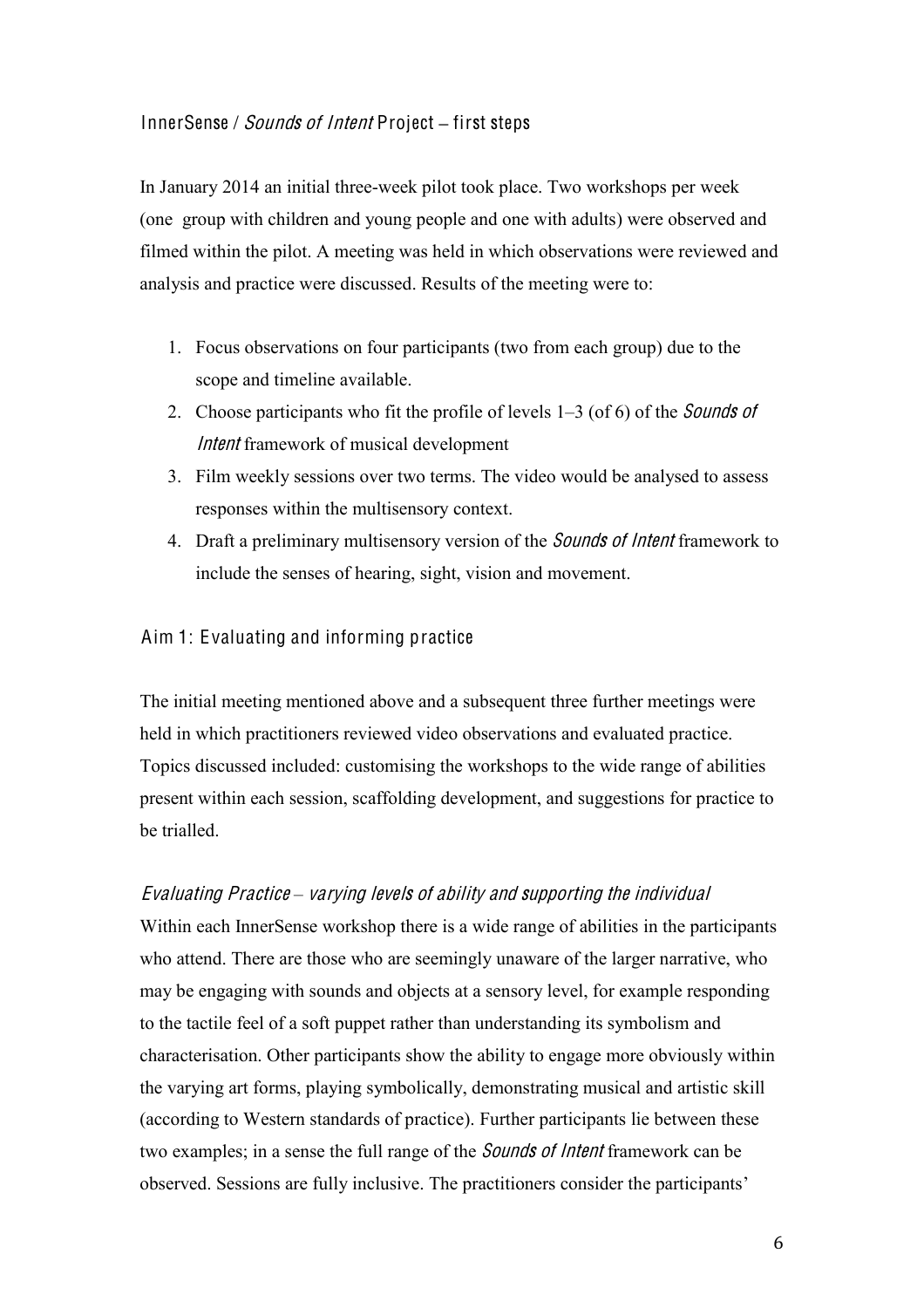varying levels of ability within the groups that attend each session, layering workshops to try and to the unique needs and strengths that are presented. One way this is accomplished is through supporting and scaffolding participants' engagement and development.

#### Evaluating Practice *±* Scaffolding

Within observations, practitioners use activities and interaction to scaffold participants' engagement and development. As InnerSense is an organisation that provides training for staff working in the field of special needs, such as care staff and teaching staff, these scaffolding skills provide a set of valuable techniques that can be transferred to contexts beyond the workshops. The four selected participants were each non-verbal, demonstrating varying communication needs and abilities. The following were observed:

- There were opportunities for interaction with others through the mediums of sound/music, movement/dance, and through different forms of play, including role-play and puppetry.
- The multisensory environments were sufficiently varied so that there was always an area available where participants could observe 'safely', before seeking to engage in the activities on offer.
- This micro-environments also offered a familiar space of lower arousal to which participants could move if they felt overwhelmed.
- Practitioners offer a range of previously identified instruments and objects within sessions to allow participants to explore a wide variety of different textures and sounds.
- Vocalisation was used to encourage interaction with others, for example, through the imitation of sounds, call and response, and the use of a microphone to enhance participants' vocal contributions.
- Movement and dance were used to encourage engagement with others. This movement was often supported by music, for example, to provide a rhythmic framework.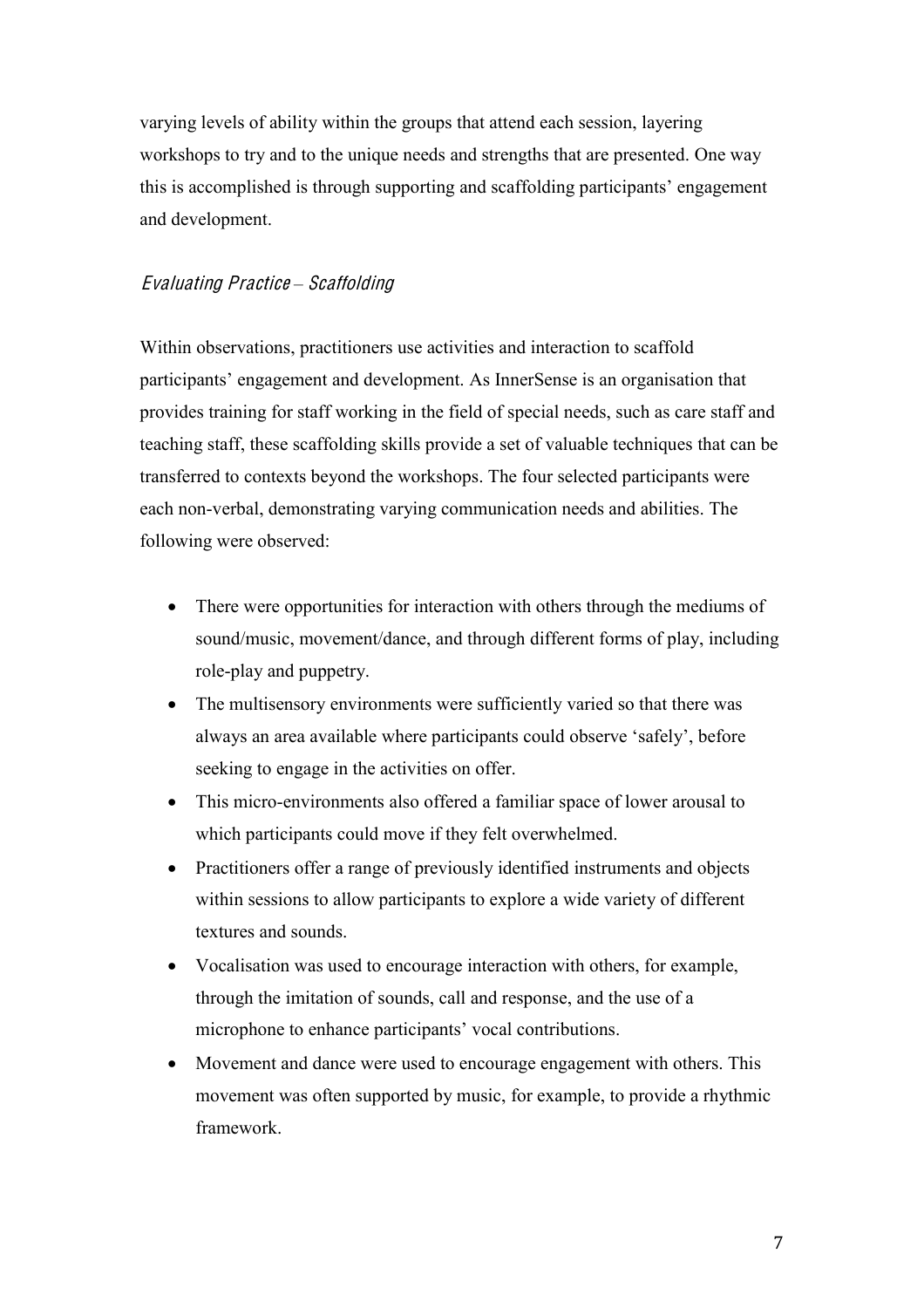- Participants' preferences, learned by practitioners over time, were incorporated into sessions to encourage engagement (i.e. preference for particular sounds/objects/activities).
- Practitioners were sensitive to participants' preferred behaviours, acknowledging them, and gently guiding what was offered towards engagement and/or interaction with others.

#### Evaluating Practice *±* Suggestion<sup>s</sup>

Upon reviewing observations of work, it was decided:

- 1. To ensure the level of narrative within sessions permits sufficient differentiation (for example, by taking into account sensory schemas) to meet participants' varying levels of symbolic understanding.
- 2. To evaluate the purpose and function of music (diegetic and non-diegetic) used throughout sessions.
- 3. To trial periods within sessions without music to help determine if there is a difference observed in responses when music is taken out of the experience.
- 4. To carry over session material into identified participants' schools to be monitored by teachers and evaluate if responses are dependent upon context.
- 5. To analyse participants' responses in relation to a preliminary draft of the multisensory Sound<sup>s</sup> <sup>o</sup>f Inten<sup>t</sup> framework

As well as the above, discussion took place after sessions, exploring practice, participants' responses and the *Sounds of Intent* framework, further exemplifying ongoing evaluation and reflection by practitioners.

#### Aim 2: Assessing the impact of work on participants.

There are challenges in assessing the impact of simultaneous elements (involving hearing, sight, movement and touch) within the multisensory theatre environment on participants' engagement. Within this layered context it can be difficult to determine what element or combination of elements is having an impact on participants. A key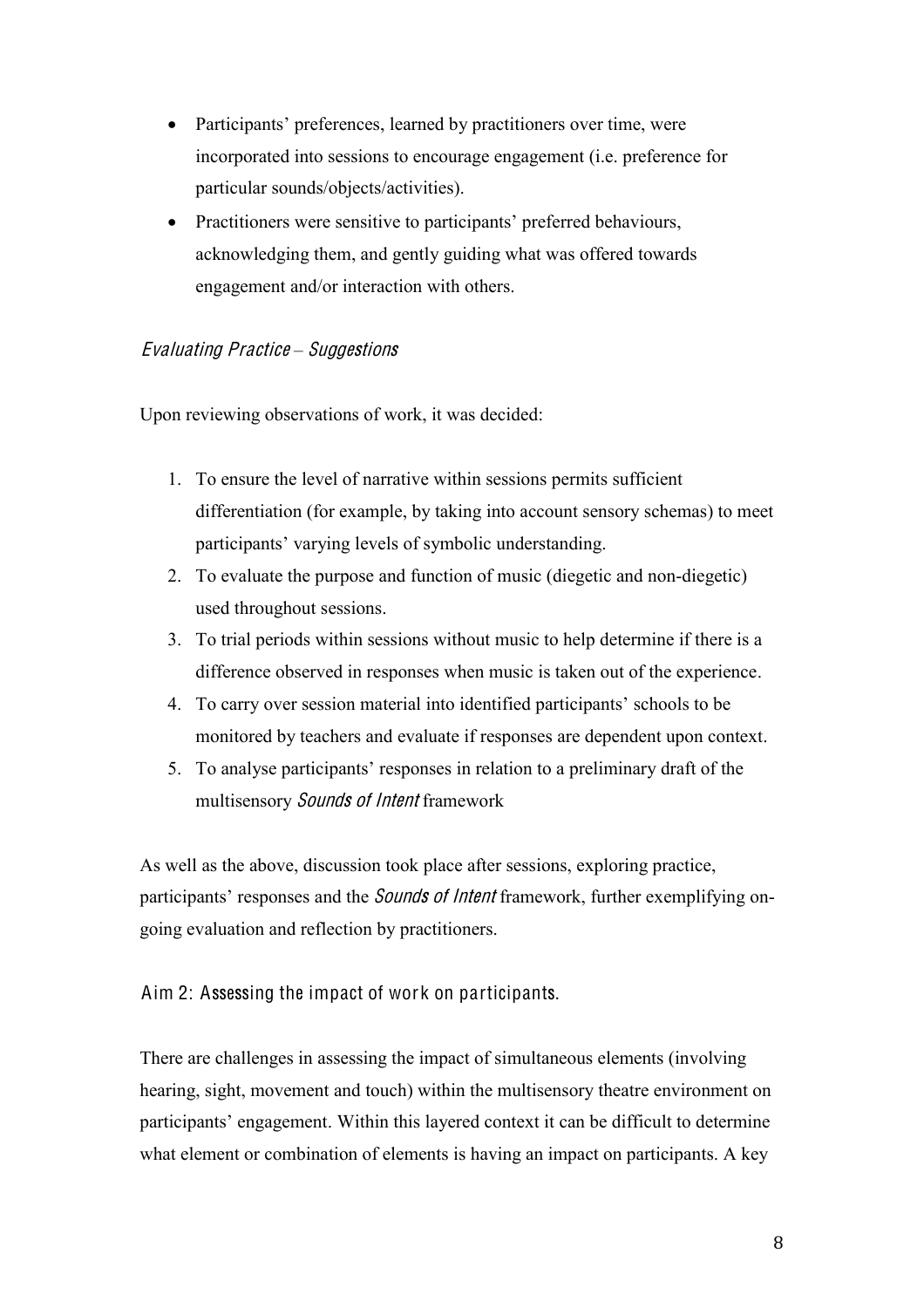element is the part that practitioner's play in scaffolding and interpreting the environment for participants, and this can be hard to evaluate precisely, as it occurs 'in the moment'. One aim of InnerSense's work is to use combinations of senses simultaneously to support and encourage engagement and development. Systematically paring down the experience may provide a route to understanding whether it is indeed the combination of elements that has an impact, or if a participant engages with one sense more than others. For example, if music is taken out of a session, will the participant's response be the same or will this provide evidence that music does have a vital role in combination with other elements? This was trialled periodically but was not fully investigated within the scope of the current project. It may be taken into account for the design of sessions in future research.

Although the work comes with the challenges mentioned above, participants' engagement with varying senses and mediums were noted. In terms of impact, there are few opportunities for those with learning difficulties to take part in interactive theatrical experiences. Merely providing an arena for participation is therefore a good thing. The multisensory context offers an arena for participants to show where their varying aesthetic propensities lie and to have these supported, whether that be in terms of hearing/sound/music, movement/dance, play/drama, or visual art. This project provides an important starting point from which to develop the *Sounds of* Intent framework into the field of sensory integration.

#### **Observations**

Weekly observations were made over two terms with a focus on four participants. Repeated observations helped to determine if responses seen were by chance or were intentional. Because of the structure of the workshops, which take place once a week over three terms, and with the same participants often attending from year to year, it is a unique place to observe longitudinal change (or, indeed, stasis). Within this project a total of twenty workshops was observed. The video data that have been gathered will be used in the development of the multisensory version of the *Sounds of Intent* framework. The online resource of the original *Sounds of Intent* framework is designed so that practitioners can chart the type and number of musical behaviours seen over time, allowing for results of even the smallest steps in development to be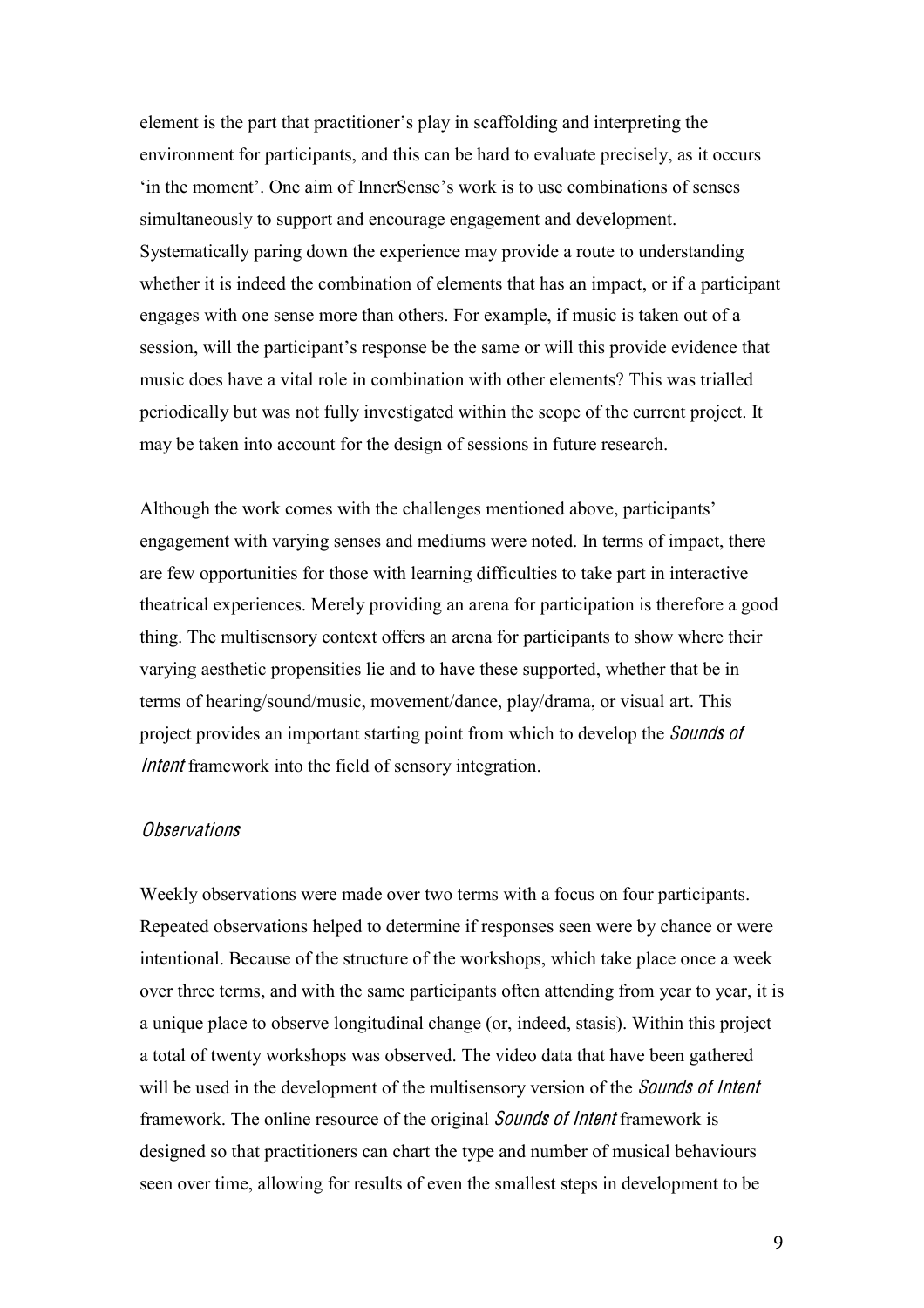measured. When completed, the multisensory framework will be used in the same way. In the current stage of the project, the observations provide a preliminary profile of participants, offering information on where their strengths and needs lie within the different sensory domains and through the use of different mediums.

Tables 3 and 4 demonstrate a few of the observations taken for two participants, R and J. A brief description of the session, a brief analysis of the observation, its corresponding level within *Sounds of Intent* and the senses that are deemed central to the observation are included. In summary, focusing on R, the observations below tend towards Levels 3 and 4 of the preliminary version of the multisensory Sound<sup>s</sup> <sup>o</sup>f Intent framework. R creates patterns through sound, visually and through movement. He enjoys spinning, a preferred behaviour that is often observed but also scaffolded and transformed into social interactions. R appears to react to characters and puppets at a level that suggests he may understand them symbolically, but not necessarily as the characters within the narrative (i.e. understanding the puppet as an animal or mouse but not perhaps as Trubloff the mouse within the storyline of the children's book). This is interpreted within Level 4 of the framework.

J also enjoys making patterns, and was observed to do so vocally over many sessions and when she played instruments (mostly percussive though also when playing the theremin) (SoI Level 3). Her response to characters and puppets differs to R's mentioned above. She shows awareness, localising visually, sometimes reaching out to touch (SoI Level 2). However, objectively it cannot be determined whether she is responding to these elements of the session with a level of symbolic understanding or whether she perceives and responds to them as concrete objects. It may be that further observations in other contexts would shed light on this: her responses with similar experiences at home and at school for example.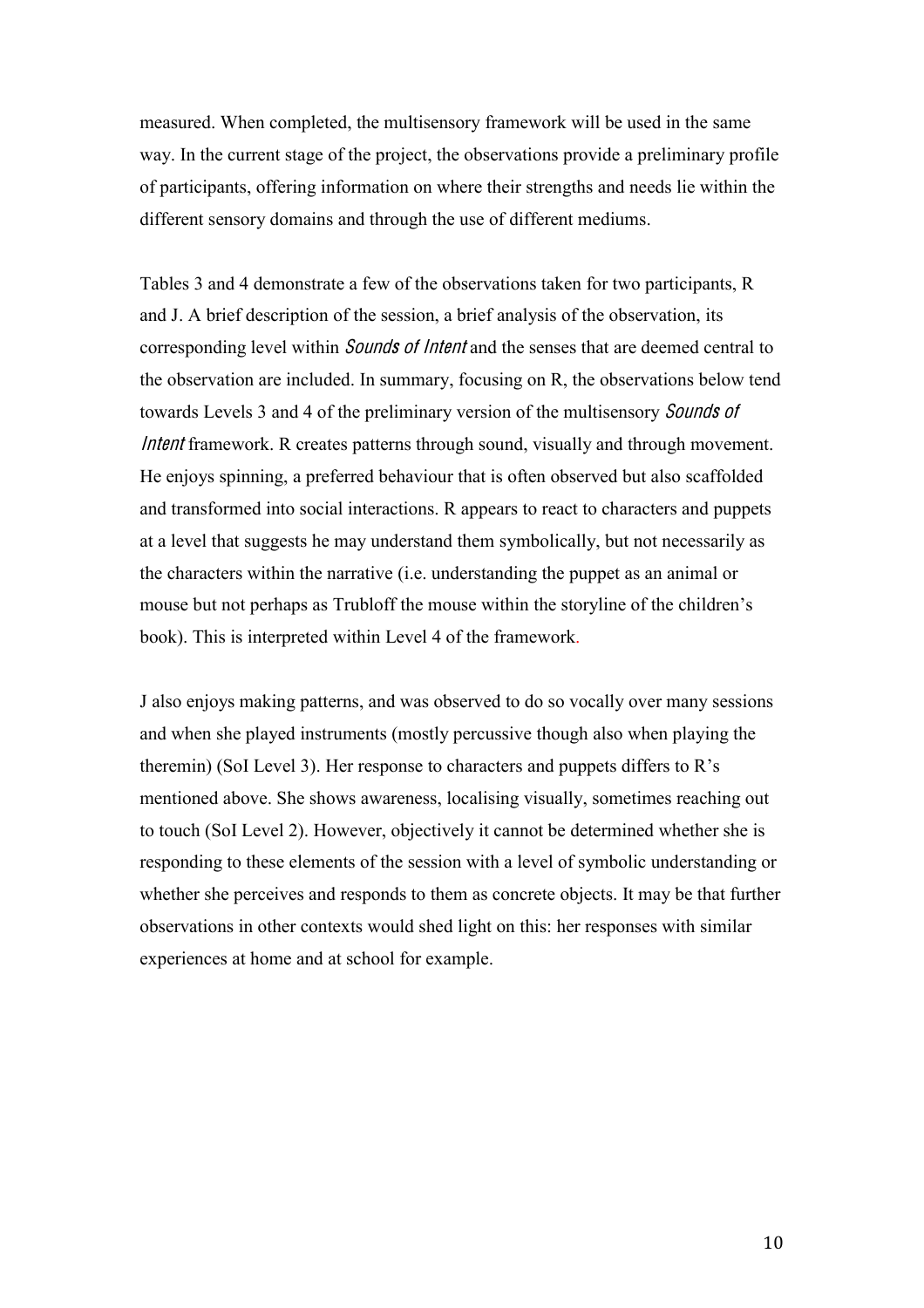| Table 3: Observations      |                                                                                                                                                                                                                                                                                                                                                                                                                                                                                                                                                                               |                                                                                                                                                                                                                                                                                                                                                                                                                                                                                                                                                                                                                                     |                                             |                                                 |  |  |  |
|----------------------------|-------------------------------------------------------------------------------------------------------------------------------------------------------------------------------------------------------------------------------------------------------------------------------------------------------------------------------------------------------------------------------------------------------------------------------------------------------------------------------------------------------------------------------------------------------------------------------|-------------------------------------------------------------------------------------------------------------------------------------------------------------------------------------------------------------------------------------------------------------------------------------------------------------------------------------------------------------------------------------------------------------------------------------------------------------------------------------------------------------------------------------------------------------------------------------------------------------------------------------|---------------------------------------------|-------------------------------------------------|--|--|--|
|                            | R                                                                                                                                                                                                                                                                                                                                                                                                                                                                                                                                                                             |                                                                                                                                                                                                                                                                                                                                                                                                                                                                                                                                                                                                                                     |                                             |                                                 |  |  |  |
| Workshop                   | <b>Analysis</b><br><b>Observation</b>                                                                                                                                                                                                                                                                                                                                                                                                                                                                                                                                         |                                                                                                                                                                                                                                                                                                                                                                                                                                                                                                                                                                                                                                     | Sounds of Intent<br><b>Domain and Level</b> | <b>Main Senses</b><br>involved                  |  |  |  |
| Under the<br>Umbrella Tree | The room is darkly lit. A black umbrella is on the floor upside down and is filled with<br>different coloured lights. Robbie spins the umbrella so that the lights create a<br>pattern in the dark. He watches the spinning colours, sometime reaching out<br>towards them as they spin.                                                                                                                                                                                                                                                                                      | R creates pattern with light here through his regular spinning of the<br>object. R enjoys spinning things - it is a characteristic movement<br>observed from session to session. His creation of pattern appears<br>intentional and he demonstrates pattern in other observations focusing<br>on his musical playing as well.                                                                                                                                                                                                                                                                                                       | Proactive Level 3                           | Sight<br>Movement                               |  |  |  |
| Trubloff                   | As in the previous week's session, R is presented with a puppet of Trubloff the<br>mouse. Initially lying down, facing away from the puppet, R is drawn in. Sitting up he<br>begins to react to the mouse. He focuses and looks directly into its face, he reaches<br>out and gives the mouse his hands. The mouse moves to the musical<br>accompaniment. When the mouse pets R's hand he smiles and initiates reaching out<br>towards it repeatedly. He is fully engaged with the puppet for a number of minutes,<br>not paying attention to Jan who is presenting Trubloff. | Along with observations from the previous week it is suggested that R is<br>responding/interacting with the puppet at a more symbolic level as<br>something animate. It cannot be determined that R is interacting with<br>the mouse as 'Trubloff' within the narrative of the story that is<br>presented however, which would require a greater level of abstraction,<br>symbolism and understanding of narrative.                                                                                                                                                                                                                 | Interactive Level 4                         | Sight<br>Touch<br>Movement (of the<br>mouse)    |  |  |  |
| The Round<br>Table         | R walks in a circle over and over, following the pattern of the parachute that is laid<br>on the floor, perhaps also copying the others that are walking too. Coloured lights<br>from the ceiling reflected on the parachute accentuate its circular aspect.                                                                                                                                                                                                                                                                                                                  | This may be interpreted as an example of R displaying pattern through<br>movement, walking round and round the parachute. The looped music<br>in the background perhaps supports the circular theme and movement<br>but again, it is difficult to tell in this observation whether R understands<br>this or whether the music creates an atmosphere rather than a<br>representation of movement for him. The larger narrative here is the<br>'Knights of the Round Table'. R appears to enjoy the schema of circles<br>and spinning included by the practitioners, rather than understanding<br>the whole picture within the story. | Proactive Level 3                           | Movement<br>Sight (pattern of the<br>parachute) |  |  |  |
| <b>Nessie</b>              | R plays the drum, creating patterns and pausing for Jamie (the practitioner) to<br>respond in between. Jamie copies the patterns R plays within this interaction of turn<br>taking.                                                                                                                                                                                                                                                                                                                                                                                           | Another observation of R's drum playing, again demonstrating his<br>enjoyment of being copied and also perhaps showing his move from<br>playing patterns to 'groups', 'chunks' of sound. Also to note within this<br>clip, the difference between the clear imitation demonstrated by R<br>within his interaction with Jamie and perhaps a general sense of<br>copying and being copied between R and Jamie. R does not imitate the<br>direct patterns that he hears but creates patterns or groups of sounds<br>to be imitated by others.                                                                                          | Interactive Level 3                         | Sound<br>Touch                                  |  |  |  |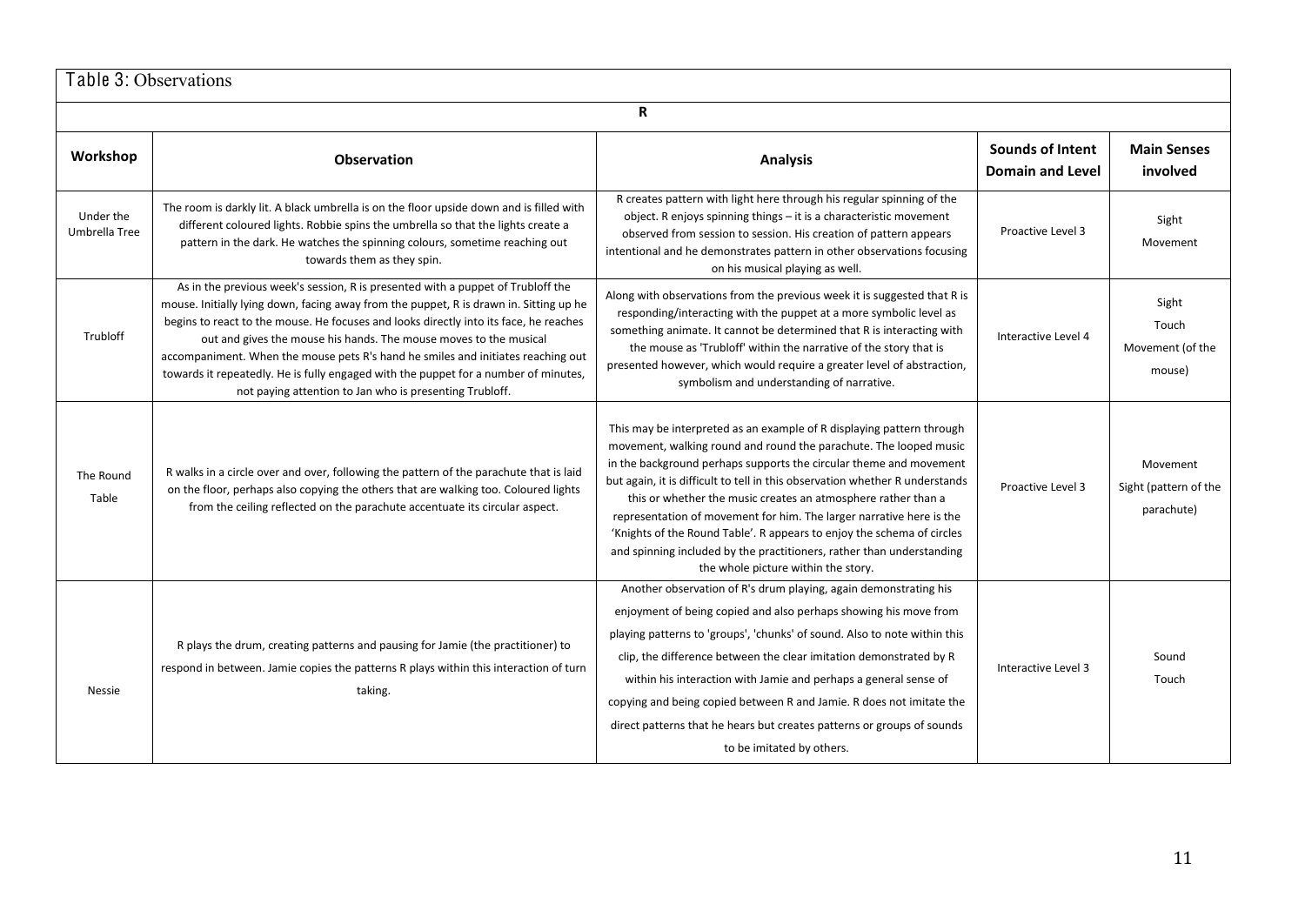### Table 4: Observations

| Workshop   | <b>Observation</b>                                                                                                                                                                                                                                                                                                                                                                                                                                                                                  | <b>Analysis</b>                                                                                                                                                                                                                                                                                                                                                                                                                                              | <b>Sounds of Intent</b><br>Domain and Level | <b>Main Senses</b><br>involved |  |  |  |
|------------|-----------------------------------------------------------------------------------------------------------------------------------------------------------------------------------------------------------------------------------------------------------------------------------------------------------------------------------------------------------------------------------------------------------------------------------------------------------------------------------------------------|--------------------------------------------------------------------------------------------------------------------------------------------------------------------------------------------------------------------------------------------------------------------------------------------------------------------------------------------------------------------------------------------------------------------------------------------------------------|---------------------------------------------|--------------------------------|--|--|--|
| Snow Queen | Jan encourages interaction with J through the use of a puppet representing a snow<br>queen. The puppet consists of a white, faceless head and long veil. J shows some<br>response to the puppet in her localising and looking towards it when it is presented.<br>Within the workshop, flute music plays in the background during this time, though it<br>is not clear the impact that this has on J.                                                                                               | J appears to be aware of the puppet through her localisation but does<br>not appear to respond in any particular way. In other observations her<br>response is often the same, she may localise, sometimes reaching out to<br>touch the puppet, her response being interpreted here in treating the<br>puppet more as an object rather than as the character/animal it<br>represents. It is unclear what the music holds for her within this<br>observation. | Reactive Level 2                            | Sight                          |  |  |  |
|            | J is seated next to the theremin. She is tapping her hand on the tray of her<br>wheelchair rhythmically, which creates a steady pattern on the instrument. At one<br>point Harry demonstrates playing the instrument, moving his hand towards the<br>theremin to create sound and J watches. She then copies Harry and moves her hand<br>again, this time watching the instrument as she plays. Her movement is not as fixed<br>and repetitive as previously; the playing appears more intentional. | When Jasmine first taps the tray this is a regular behaviour she often<br>exhibits, a repetitive physical movement not necessarily interpreted<br>with the intention of creating patterned sound. The quality of her<br>movement changes after Harry plays as described, perhaps<br>demonstrating a move into intentionality, which she has been seen to<br>demonstrate in other sessions, with the use of instruments and vocally.                          | Interactive Level 2                         | Sound<br>Movement              |  |  |  |
| Nessie     | Within the workshop's greeting J enjoys vocal play with Jan, creating different<br>patterns to be copied.                                                                                                                                                                                                                                                                                                                                                                                           | There are repeated observations of J vocalising. She often enjoys having<br>her sounds repeated in interactions of some length, often growing<br>excited as they continue. She appears to have a bank of favoured<br>patterns and sounds that she uses. In this interaction there is the visual<br>aspect of Jan's animated facial expression and movement, which may<br>contribute to J's engagement throughout.                                            | Interactive Level 3                         | Sound<br>Sight                 |  |  |  |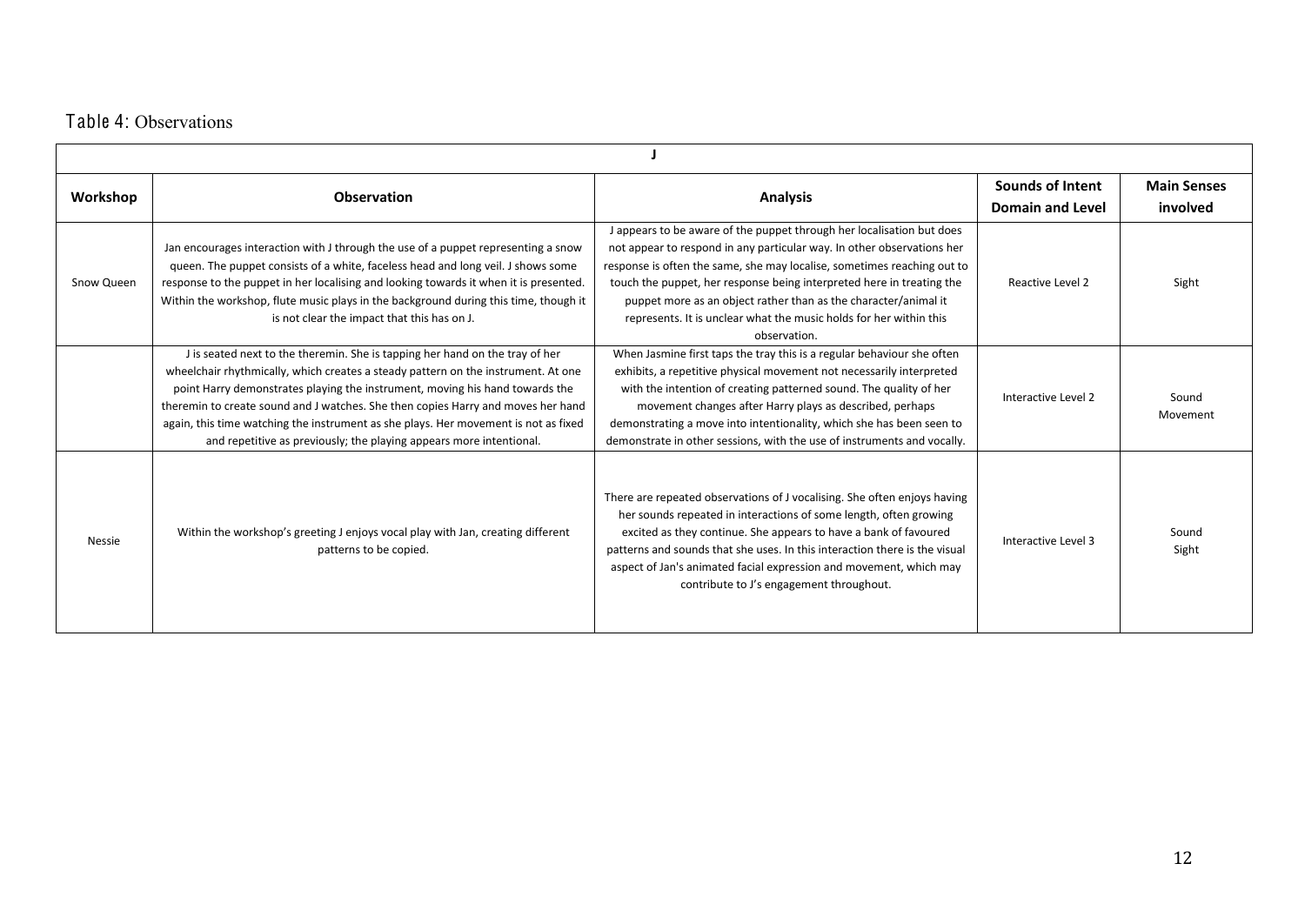Overall, drawing on the senses of hearing, sight, movement and touch, InnerSense provides participants with opportunities to interact with others, to be creative using varying art forms as independently as possible (music, mark making/drawing, dance, drama/play) and to be a spectator and respond to the activities that are presented. Understanding the impact of the work is complex when presented with a multilayered set of variables that take place within one session. Therefore, this project is a critical step in finding a way to assess such experiences and more thoroughly investigate the impact on participants using a multisensory framework grounded in theory. This is not only applicable to InnerSense but has the possibility to impact on a wider scale as it applies to the many schools that incorporate multisensory work in their practice.

# Aim 3: Review and develop the multisensory component of the *Sounds of Intent* framework of musical development.

The expansion of the *Sounds of Intent* framework of musical development into other multisensory domains directly feeds into exploring how one can gauge the impact of multisensory work on participants. A preliminary version of a *Sounds of Intent* multisensory framework has been drafted. Observations have been used to inform the framework and in turn the framework has been used to discuss methods of evaluating participants engagement and progress. At this stage the framework will focus on three or four levels of development looking at how participants engage through the senses of hearing, sight, movement and touch, reaching the point where an understanding of symbolism in the arts begins. The levels of development follow the core cognitive perceptual/cognitive abilities of the original framework (see Tables 1 and 5). Here we also look at the development of symbolic understanding, as this comes into play within symbolism and narratives that are presented in the arts and observed in the current project.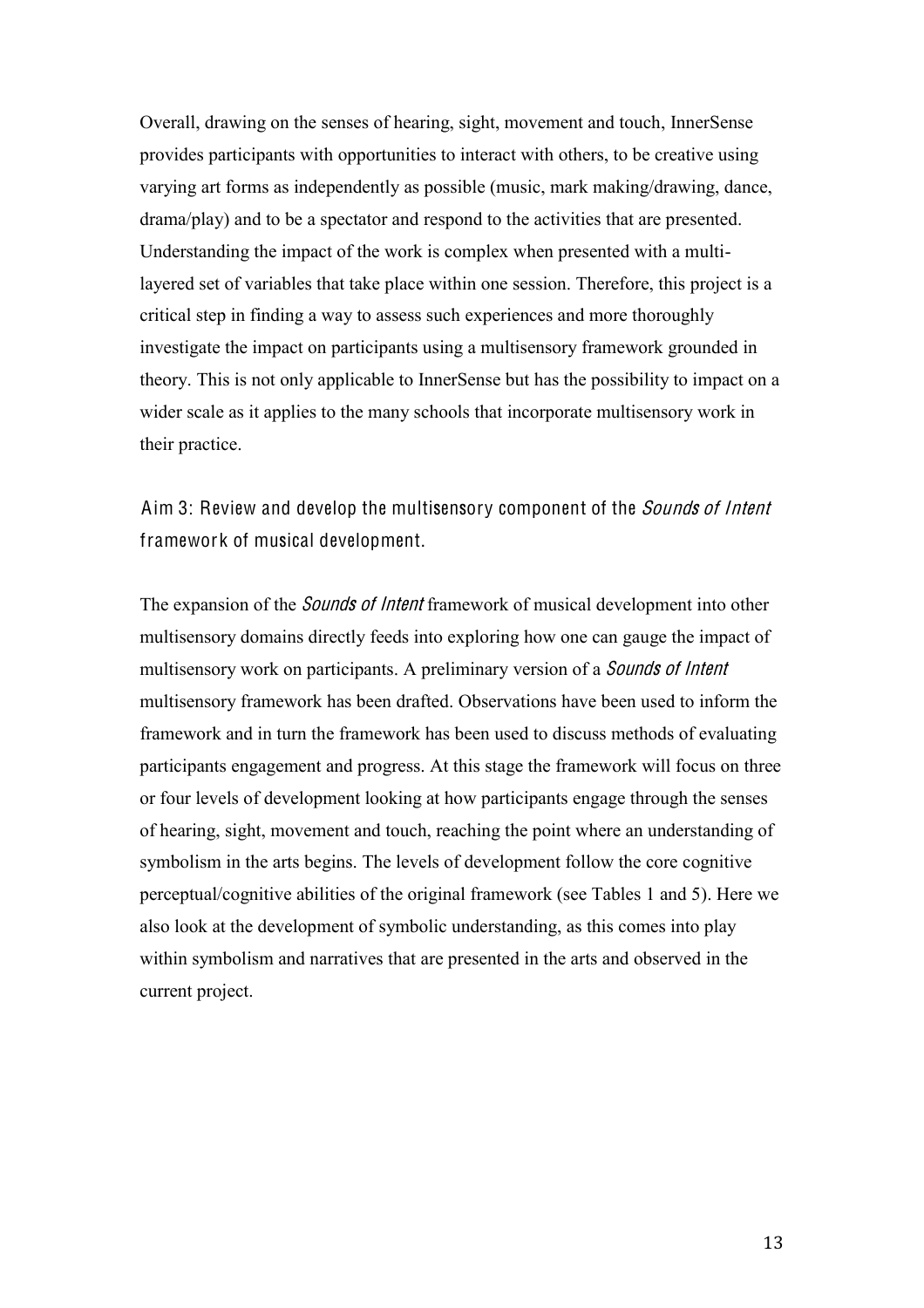Table 5: Levels of development in other sensory domains in relation to core perceptual/cognitive abilities and symbolic understanding. The current project focuses on Levels 1–4 highlighted here.

| Level          | <b>Description</b>                       | Acronym     | Core perceptual / cognitive ability                                                                                                                                                                                                                             | Symbolic understanding                                                                                                                                                 |
|----------------|------------------------------------------|-------------|-----------------------------------------------------------------------------------------------------------------------------------------------------------------------------------------------------------------------------------------------------------------|------------------------------------------------------------------------------------------------------------------------------------------------------------------------|
| $\mathbf{1}$   | Confusion and Chaos                      | C           | None: no perceptual awareness in<br>any sensory domain                                                                                                                                                                                                          |                                                                                                                                                                        |
| $\overline{2}$ | Awareness and Intentionality             |             | An emerging awareness of the<br>perceived aspects of things and of<br>the variety that is possible within<br>each, experienced within the<br>perceived present; a sense of<br>agency, of intentionality                                                         | No symbolic<br>understanding                                                                                                                                           |
| 3              | Relationships, Repetition,<br>Regularity | $\mathbf R$ | A growing awareness of how one<br>perspective value may relate to<br>another; a sense that one may<br>replicate another                                                                                                                                         | Early symbolic<br>understanding - that one<br>thing can represent<br>another through imitation<br>of one or more of its<br>qualities                                   |
| $\overline{A}$ | Notes forming Clusters                   | C           | The evolving notion of groups of<br>perspective values as units of<br>perception and meaning, and of the<br>relationships that are possible<br>between 'chunks', involving 'Gestalt<br>perception'                                                              | More advanced symbolic<br>understanding, through<br>association (the imitation<br>of a relationship between<br>two dissimilar things, such<br>as a word and a concept) |
| 5              | Deeper Structural Links                  | L           | A growing understanding and<br>appreciation of complete works of<br>art, and the conventions of structure<br>and content that underpin them                                                                                                                     | The first notion of a<br>symbolic narrative over<br>time                                                                                                               |
| 6              | Mature Artistic Expression               | E           | A growing awareness of the impact<br>of artistic production on others; an<br>evolving appreciation of culturally<br>determined aesthetic values and the<br>expressive nature of art - the<br>'narrative metaphor' that unfolds as<br>works of art are perceived | Awareness of the impact<br>of a symbolic narrative on<br>others within a known<br>culture                                                                              |

The preliminary design introduces each sense within an independent framework. These individual frameworks will then be presented in tandem to demonstrate how they work together within multisensory experiences. The following tables demonstrate the text for the preliminary frameworks for sight, touch and movement. As in the original framework three domains of engagement are included. These are reactive (how one responds to the four main senses), proactive (how one uses varying mediums to create on their own) and interactive (how one uses varying mediums in the context of interaction with others). The graphic representation is underway and is being planned to follow the circular design of the original framework, while also representing that the senses work together.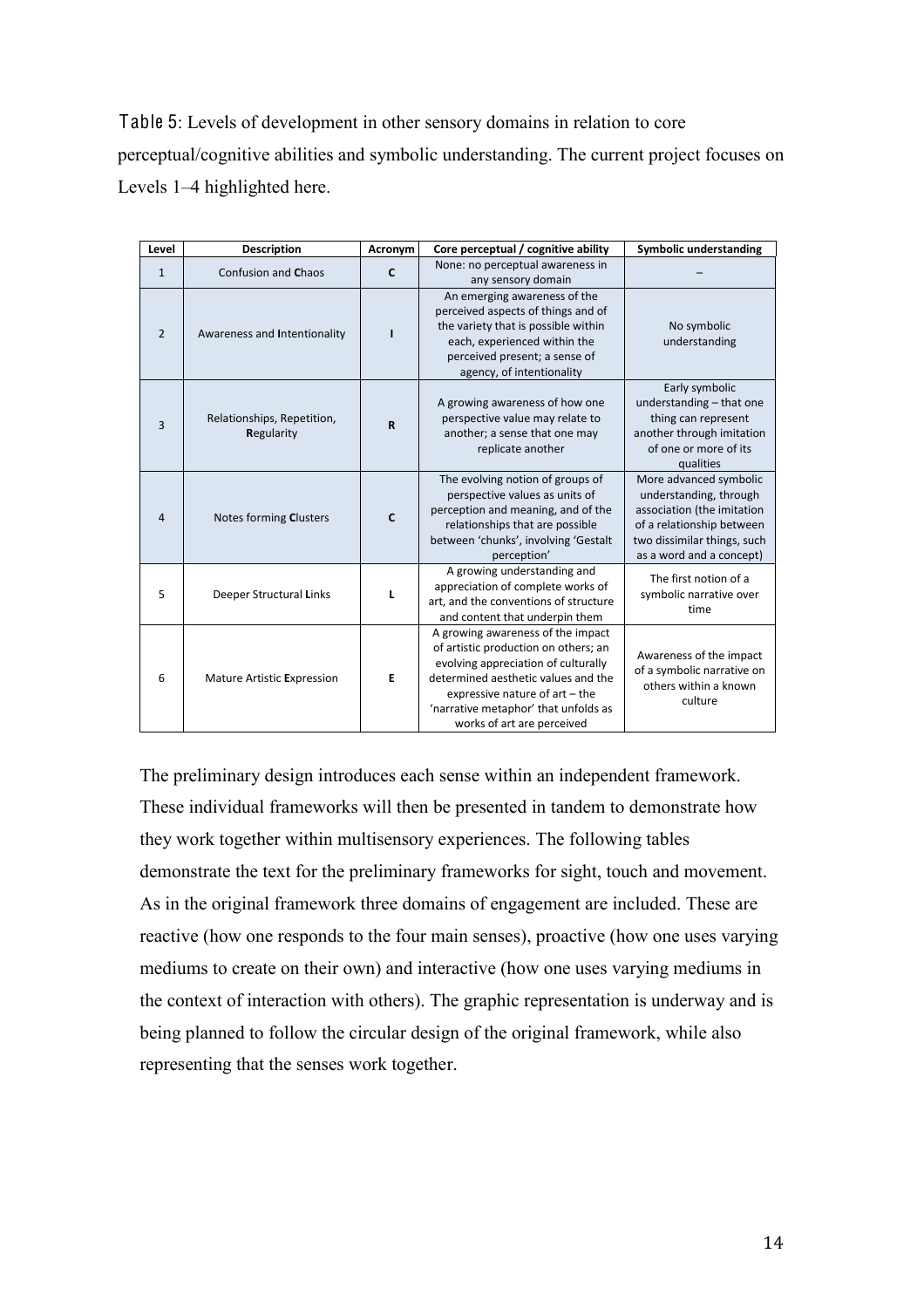# Table 5 Preliminary Framework  $-$  Sight

| Genre         |   | Sight                                                                                                               |                                                                                                                                                               |                                                                                                                                                                                                          |                                                                                                                  |                                                                                        |                                                                                                |  |
|---------------|---|---------------------------------------------------------------------------------------------------------------------|---------------------------------------------------------------------------------------------------------------------------------------------------------------|----------------------------------------------------------------------------------------------------------------------------------------------------------------------------------------------------------|------------------------------------------------------------------------------------------------------------------|----------------------------------------------------------------------------------------|------------------------------------------------------------------------------------------------|--|
| <b>Domain</b> |   | Reactive                                                                                                            |                                                                                                                                                               |                                                                                                                                                                                                          | Proactive                                                                                                        |                                                                                        | Interactive                                                                                    |  |
| Level 1       |   |                                                                                                                     | Encounters things that could potentially be seen                                                                                                              | Unknowingly does things that others see                                                                                                                                                                  |                                                                                                                  |                                                                                        | Relates unwittingly through vision                                                             |  |
| Level 2       |   | Shows an emerging awareness of visual images                                                                        |                                                                                                                                                               | Deliberately does things for others to see<br>(e.g., scribbles on paper, moulds clay)                                                                                                                    |                                                                                                                  | Interacts with others using vision<br>(e.g., makes eye contact)                        |                                                                                                |  |
| Level 3       | R | Is aware of simple<br>visual patterns<br>(e.g., repeated blobs<br>of colour)<br>[the beginnings of<br>abstract art] | Is aware of imitation of simple<br>features of an object in a<br>representation of it<br>(e.g., colour, shape)<br>[the beginnings of<br>representational art] | Copies simple<br>Creates simple<br>features of things<br>patterns<br>(e.g., blob of<br>(e.g., repeated<br>appropriate colour<br>blobs of colour,<br>for tree, circle for<br>straight(is) lines)<br>face) |                                                                                                                  | Engages with<br>another to create<br>simple visual<br>patterns (through<br>imitation)  | Engages with<br>another to<br>imitate simple<br>visual features<br>of things                   |  |
|               |   |                                                                                                                     | Gestalt perception – individual features of things are perceived together to form 'wholes'                                                                    |                                                                                                                                                                                                          |                                                                                                                  |                                                                                        |                                                                                                |  |
| Level 4       | C | Perceives whole<br>abstract shapes                                                                                  | Perceives entire objects as<br>such (eg, puppets)                                                                                                             | Creates whole<br>abstract images<br>made up of separate<br>elements                                                                                                                                      | Creates entire<br>images of objects<br>and can complete<br>'teapot with parts<br>missing' puzzle<br>and the like | Engages with<br>another to<br>create simple<br>abstract visual<br>wholes from<br>parts | Engages with<br>another to create<br>simple<br>representational<br>visual wholes<br>from parts |  |

## Table 6 Preliminary Framework - Touch

| Genre         |   |                                                                                                                                                                             |                                                                                                         | Touch                                                                                                 |                                                                    |                                                                                       |                                                                                                                   |
|---------------|---|-----------------------------------------------------------------------------------------------------------------------------------------------------------------------------|---------------------------------------------------------------------------------------------------------|-------------------------------------------------------------------------------------------------------|--------------------------------------------------------------------|---------------------------------------------------------------------------------------|-------------------------------------------------------------------------------------------------------------------|
| <b>Domain</b> |   |                                                                                                                                                                             | Reactive                                                                                                | Proactive                                                                                             |                                                                    | Interactive                                                                           |                                                                                                                   |
| Level 1       | C | Encounters touch by others / is unaware of various<br>textures and shapes into which he/she comes into<br>contact                                                           |                                                                                                         | Unwittingly comes in contact with<br>objects/people using touch                                       |                                                                    | Relates unwittingly through touch                                                     |                                                                                                                   |
| Level 2       |   | Shows an emerging awareness of being touched / of<br>various textures that are encountered - either through<br>others bringing items into contact or through<br>exploration |                                                                                                         | Deliberately makes shapes / textures (eg<br>in clay or plasticine)                                    |                                                                    | Interacts with others using touch                                                     |                                                                                                                   |
| Level 3       | R | Is aware of simple<br>patterns perceived<br>through touch                                                                                                                   | Is aware of imitation of simple<br>features of an object in a<br>tactile/haptic representation<br>of it | Creates simple<br>patterns using<br>tactile mediums<br>(e.g., clay)                                   | Copies simple<br>features of things                                | Engages with<br>another to create<br>simple visual<br>patterns (through<br>imitation) | Engages with<br>another to<br>imitate simple<br>visual features<br>of things                                      |
|               |   |                                                                                                                                                                             | Gestalt perception - individual features of things are perceived together to form 'wholes'              |                                                                                                       |                                                                    |                                                                                       |                                                                                                                   |
| Level 4       | C | Perceives shapes<br>and textures, eg dots<br>forming line;<br>approximate shapes<br>become 'corrected'<br>in memory                                                         | Perceives entire objects as<br>such through touch                                                       | Creates whole<br>abstract shapes<br>made up of<br>separate elements<br>(through clay, for<br>example) | Creates entire<br>objects through<br>touch (eg, a face in<br>clay) | Engages with<br>another to create<br>abstract objects<br>through touch                | Engages with<br>another to<br>create simple<br>representational<br>wholes from<br>parts in the<br>domain of touch |

# Table 7 Preliminary Framework - Movement

| Genre         |   | Movement                                                                                                                                              |                                                                                                                                                   |                                                                                               |  |  |  |
|---------------|---|-------------------------------------------------------------------------------------------------------------------------------------------------------|---------------------------------------------------------------------------------------------------------------------------------------------------|-----------------------------------------------------------------------------------------------|--|--|--|
| <b>Domain</b> |   | Reactive                                                                                                                                              | Proactive                                                                                                                                         | Interactive                                                                                   |  |  |  |
| Level 1       |   | Is unaware of being moved or of movement in the<br>external environment (people, animals or things)                                                   | Makes movements unwittingly<br>(including reflexes)                                                                                               | Relates unwittingly through movement                                                          |  |  |  |
| Level 2       |   | Is aware of being moved and movement in the<br>external environment                                                                                   | Moves intentionally                                                                                                                               | Interacts with others using movement                                                          |  |  |  |
| Level 3       | R | Is aware of simple patterns of movement in people<br>(eg, 'to and fro'), and how these can emulate the<br>movement of other people, animals or things | Creates simple patterns of movement<br>intentionally (eg, rocking to and fro);<br>can emulate simple patterns of<br>movement of animals or things | Engages with others through imitating<br>simple patterns of movement                          |  |  |  |
| Level 4       |   | Understands how individual movements can<br>combine to form short dance sequences                                                                     | Creates or re-creates short, coherent<br>sequences of dance movements                                                                             | Engages with another to create or re-create<br>short coherent sequences of dance<br>movements |  |  |  |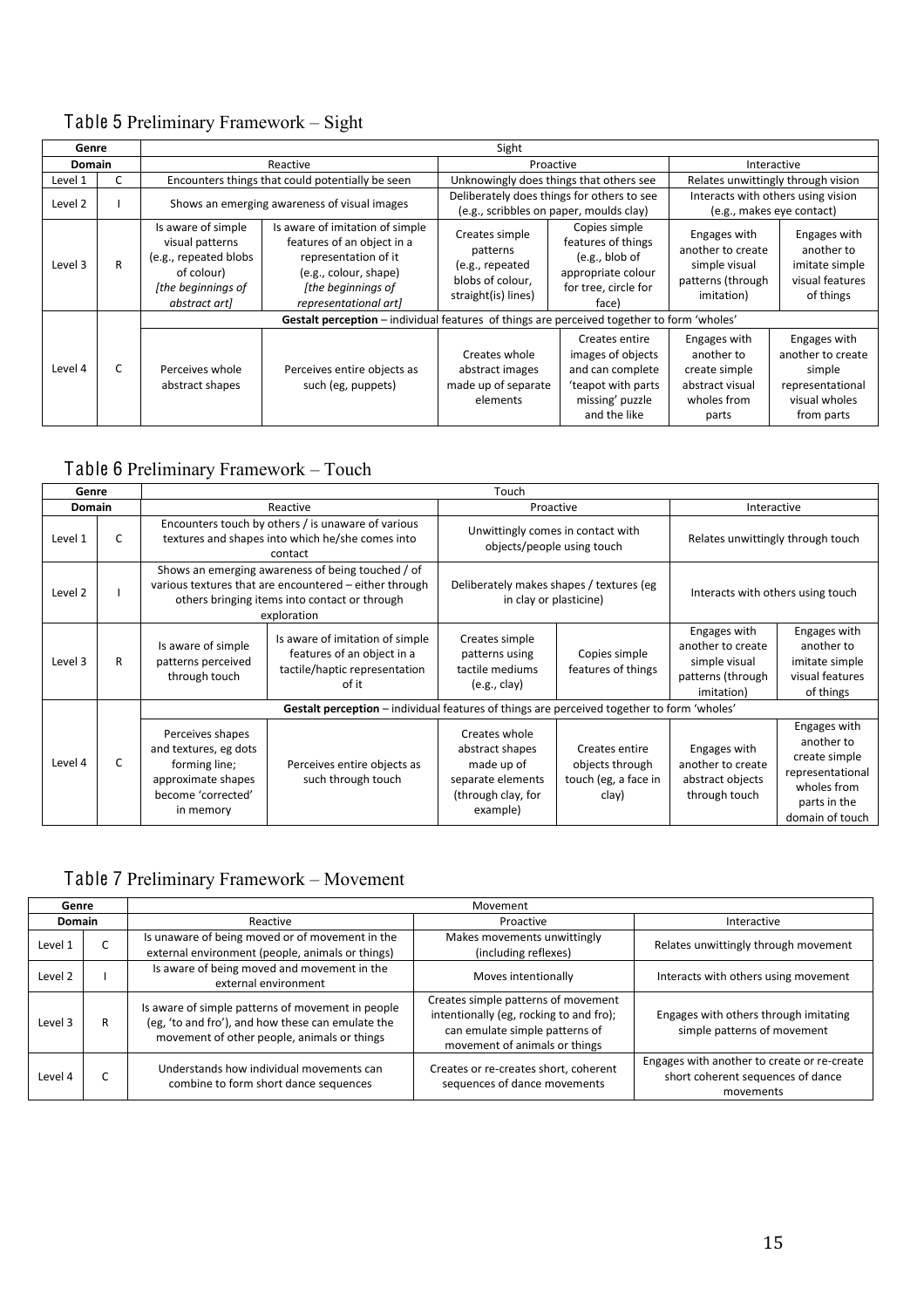#### Project Results and Wider Impact

This initial project is a starting point in understanding the impact of multisensory work with children and adults with learning difficulties. The following outcomes have been a result of the work:

- A preliminary multisensory framework that can be trialled for assessment in a variety of settings
- The promotion of multisensory work that is grounded in theory
- The project can be used to inform the design of future research in the area of multisensory work and those with learning difficulties.
- A pool of data has been collected which may also be used for further analysis.
- A collaborative book proposal involving the University of Roehampton and InnerSense is being developed, which will combine theory and practice.
- The project will also be used to inform write up for submission to academic journals.